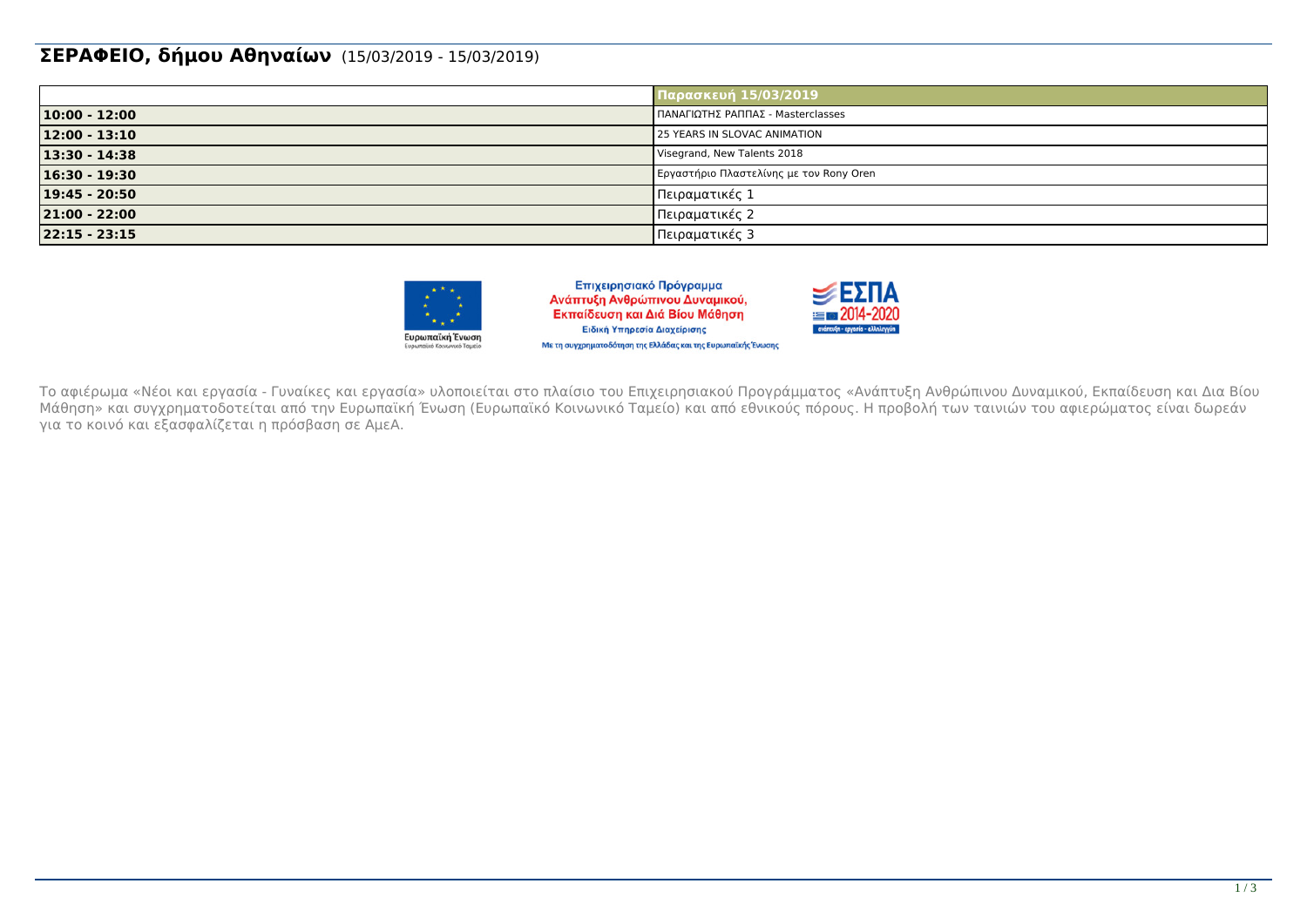## **Πειραματικές 1**

Παρασκευή 15/03/2019 19:45 - 20:50

1. Perforations, by Slobodan Tomić, Κροατία, 2017, 9:28 2. But One Bird Sang Not, by Pierre Hébert, Καναδάς, 2018, 6:00 3. Jim Zipper, by Alexandre Roy, Καναδάς, 2018, 2:00 4. The Extinct Suite, by Anna Malina Zemlianski, Γερμανία, 2017, 4:43 5. Matter Out of Place, by Oona Taper, ΗΠΑ, 2017, 2:28 6. Secret Ghosts Pt. 1, by Carolyn Tripp, Καναδάς, 2017, 7:05 7. Prime perfect 2, by Tom Bessoir, ΗΠΑ, 2018, 2:42 8. The porous body, by Sofia El Khyari, Ηνωμένο Βασίλειο, 2018, 6:15 9. Synset Circle, by Lilian Robl, Γερμανία, 2018, 2:39 10. Desire on the Surface of the Skin, by Sunny Stanila, Καναδάς, 2019, 2:42 11. Facelift, by Jan Riesenbeck, Dennis Stein-Schomburg, Γερμανία, 2019, 6:46 12. Potion: Dark Matter, by Annie Maley, ΗΠΑ, 2019, 4:56

## **Πειραματικές 2**

Παρασκευή 15/03/2019 21:00 - 22:00

- 1. Monsters in the fridge, by Laura Elena Torres Vargas, Μεξικό, 2018, 6:43
- 2. Graffiti, by Rick Niebe, Ιταλία, 2018, 1:00
- 3. Pas de deux after McLaren, by Edward Ramsay-Morin, ΗΠΑ, 2018, 3:08
- 4. Safety, by Cassie Shao, ΗΠΑ, 2018, 3:37
- 5. Echo of Falling Man (2017), by Harm Weistra, Eddi Bal, Ολλανδία, 2017, 2:54
- 6. Immerge 3, by Gill Bliss, Ηνωμένο Βασίλειο, 2018, 2:00
- 7. Flora, by Chaerin Im, ΗΠΑ, 2018, 4:17
- 8. Senses of Time, by Wenhua Shi, ΗΠΑ, 2018, 5:00
- 9. Three Sketches, by Adam Butcher, Ηνωμένο Βασίλειο, 2018, 7:56
- 10. Red Bird and Cave, by Zey Li, ΗΠΑ, 2018, 5:18
- 11. Digital Graffiti, by Ruxandra Mitache, Ρουμανία, 2017, 4:09
- 12. Mi Di Worm No. 10, by Barbara Peikert, Ελβετία, 2018, 1:00
- 13. Morse, by Tom Bessoir, ΗΠΑ, 2018, 2:52
- 14. Fun to Cook "World's Best Food", by Dongjun Kim, ΗΠΑ, 2018, 3:34
- 15. September 3rd 2015, by Sara Jurincic, Κροατία, 2018, 8:45
- 16. Laugh Lines, by Patricia Wenger, Ελβετία, 2018, 5:52

# **Πειραματικές 3**

Παρασκευή 15/03/2019 22:15 - 23:15